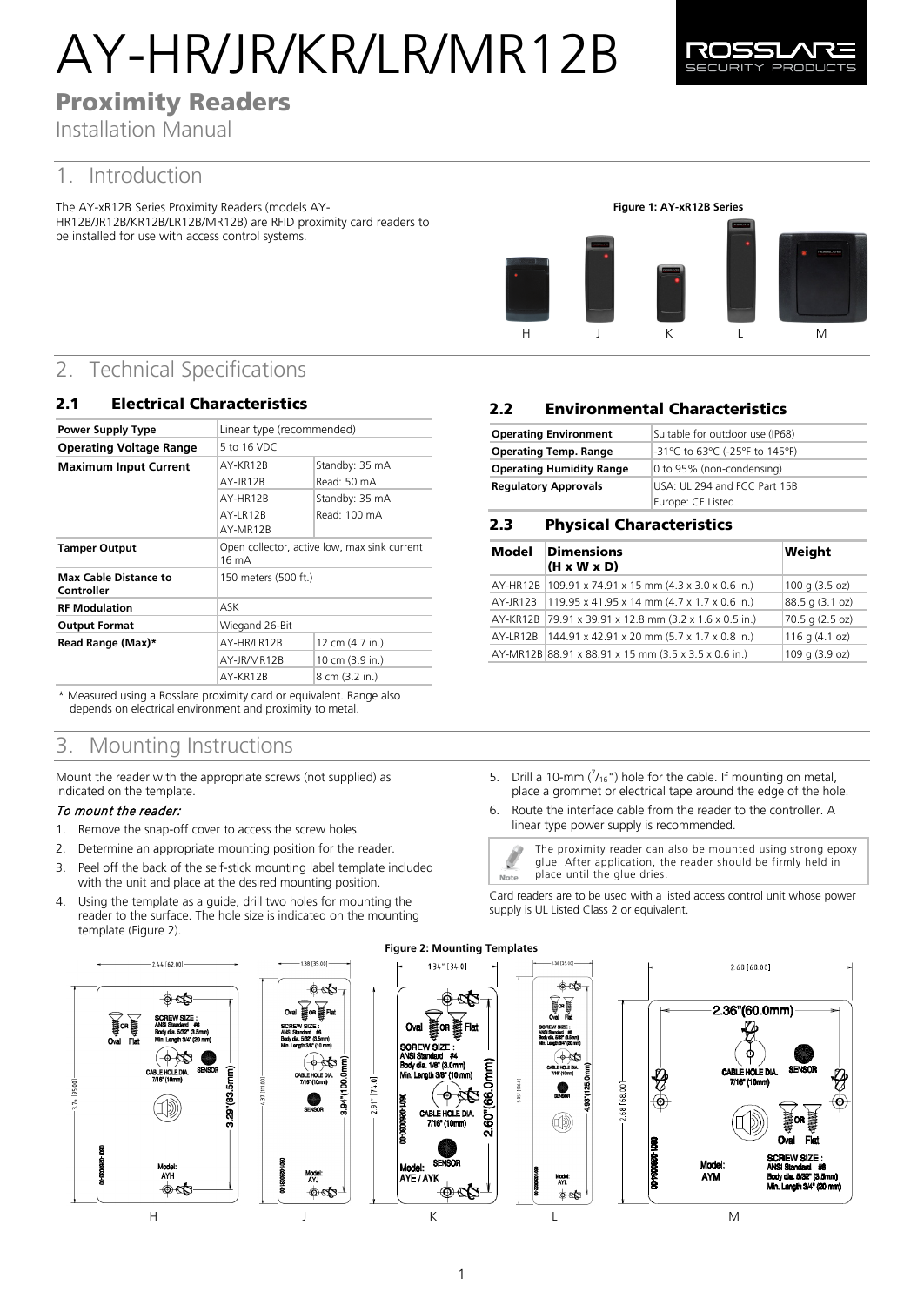## 4. Wiring Instructions

The proximity reader is supplied with a 45-cm (18") pigtail, having a 6 conductor cable.

### To connect the reader to the controller:

- 1. Prepare the reader cable by cutting the cable jacket back 3.4 cm (1¼") and strip the wires 1.3 cm  $(\frac{1}{2})$ .
- 2. Prepare the controller cable by cutting the cable jacket back 3.4 cm  $(1\frac{1}{4})$  and strip the wires 1.3 cm  $(\frac{1}{2})$ .
- <span id="page-1-0"></span>3. Splice the reader pigtail wires to the corresponding controller wires and cover each connection [\(Table 1\).](#page-1-0)

**Table 1: Wiring**

## Color Wiegand Output  $Red$  DC + Input Black Ground Green Data 0

| White Data 1 |                   |  |
|--------------|-------------------|--|
|              | Brown LED Control |  |
|              | Purple Tamper     |  |

## 5. Testing

The reader should be tested after wiring it to a power supply and the controller.

#### To test the reader:

1. Power up the reader.

The LED and beeper activate three times. This indicates that the reader is working properly.

2. Present the appropriate type of proximity card to the reader. The LED momentarily flashes green and a short beep is emitted. This indicates that the card was read properly by the proximity reader.

- 4. If the tamper output is being utilized, connect the purple wire to the correct input on the controller.
- 5. Trim and cover all conductors that are not used.

Note

- The individual wires coming out of the reader are color coded
	- according to the recommended Wiegand standard.
	- When using a separate power supply for the reader, this supply and the controller's power supply must have a common ground.
	- The cable shield wire on the reader should be attached to an earth ground (best) or signal ground connection at the panel or power supply end of the cable. This configuration is best for shielding the reader cable from external interference.

After the card data is processed by the controller, the controller can then turn the LED green.

Refer to the controller description of the LED operation if the reader LED is controlled by the controller.